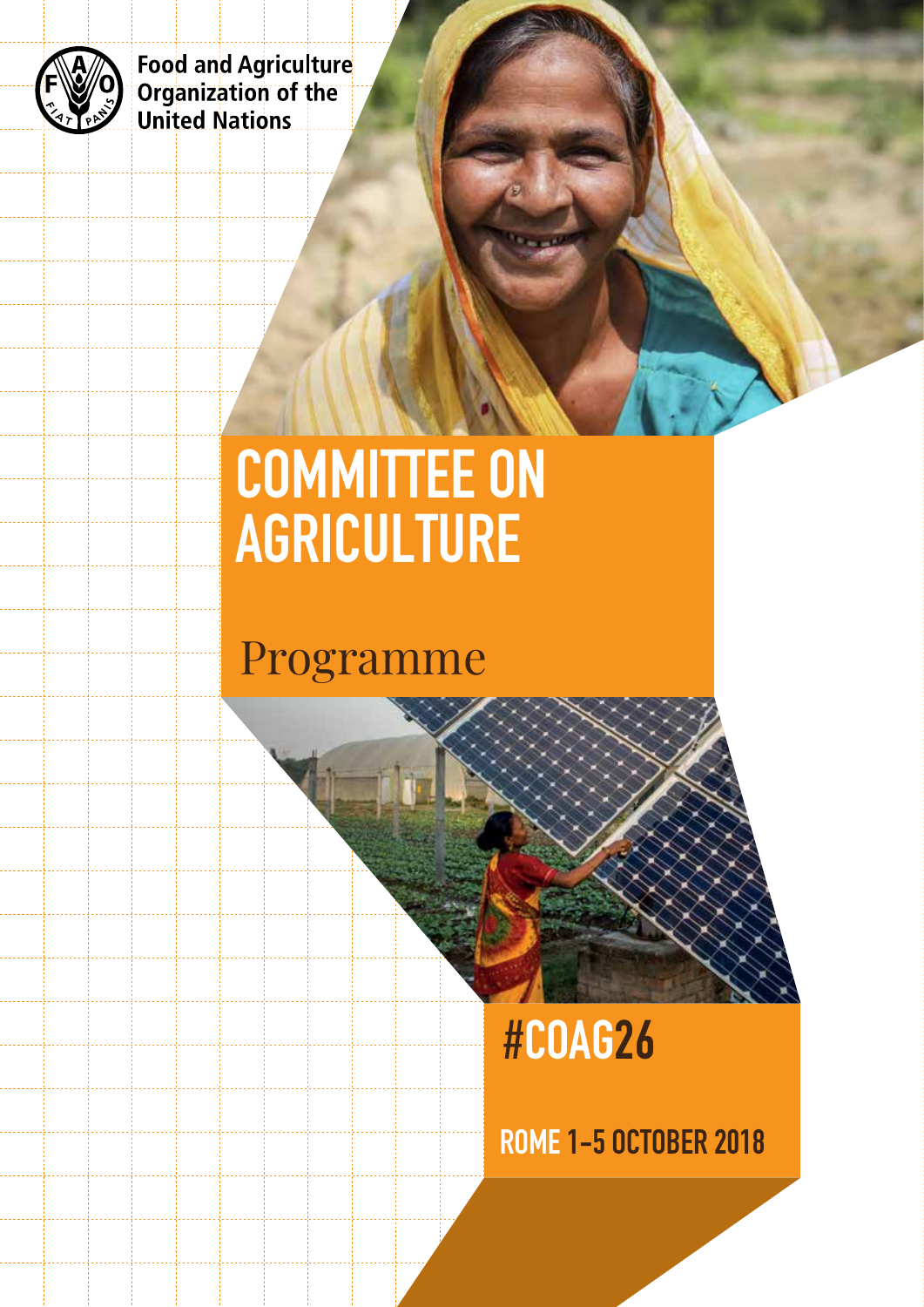

#### WIRFI FSS INTERNET

WiFi coverage is available in all Meeting Rooms, the Atrium and in the catering facilities. FAO is not in a position to provide technical support if problems arise when connecting to, or using, the wireless internet service.

#### **Login information**

Username: guest\_internet Password: wifi2internet

#### Medical Services and Emergencies

The FAO Health Services provides emergency medical assistance in FAO to participants at meetings.

For medical emergencies, dial 30 from in-house telephones or 06-570- 53400 from outside FAO Headquarters.

For any medical services, participants may also go directly to the FAO Health Services (1st Floor, Building B) during the working hours of the Conference. For a serious emergency outside FAO, call 118.

#### Facilities for disabled persons

The FAO buildings correspond to European Community and Italian disabled facility building codes. All entrances at FAO headquarters are accessible for disabled persons in wheelchairs. An elevator is provided in Building A and a ramp is provided in Building D.

Accessible restroom facilities are located in Building A on the ground, first and third floors.

Please note that FAO is a smoke-free area. Smoking is not permitted inside FAO buildings.

#### FAO Restaurants and Bars

Within the FAO buildings there are three coffee shops, a cafeteria and a restaurant.

**• Polish Bar:** Coffee shop located on the ground floor of Building A. Serves coffee, tea, drinks, cakes and sandwiches all day, with cold meals for lunch. Hours from 7.30–17.00.

- • **Blue Bar**: Coffee shop located on the 8th floor of Building C. They serve snacks and sandwiches all day, with cold meals for lunch. Hours from 7.30–13.00.
- • **Casa Bar**: Building D ground floor. Salads and light meals, with cold and hot meals for lunch.
- • **Cafeteria**: Self-service restaurant located on the 8th floor of Building B. They serve entrees, pasta, grilled meat or cheese, salads, desserts and drinks. Hours 12–14.00.
- **Restaurant:** Located on the 8th floor of Building C. They offer a complete 'menu of the day' or 'a la carte' menu. Hours 12–14. Reservation required (extensions: 54268 or 56823).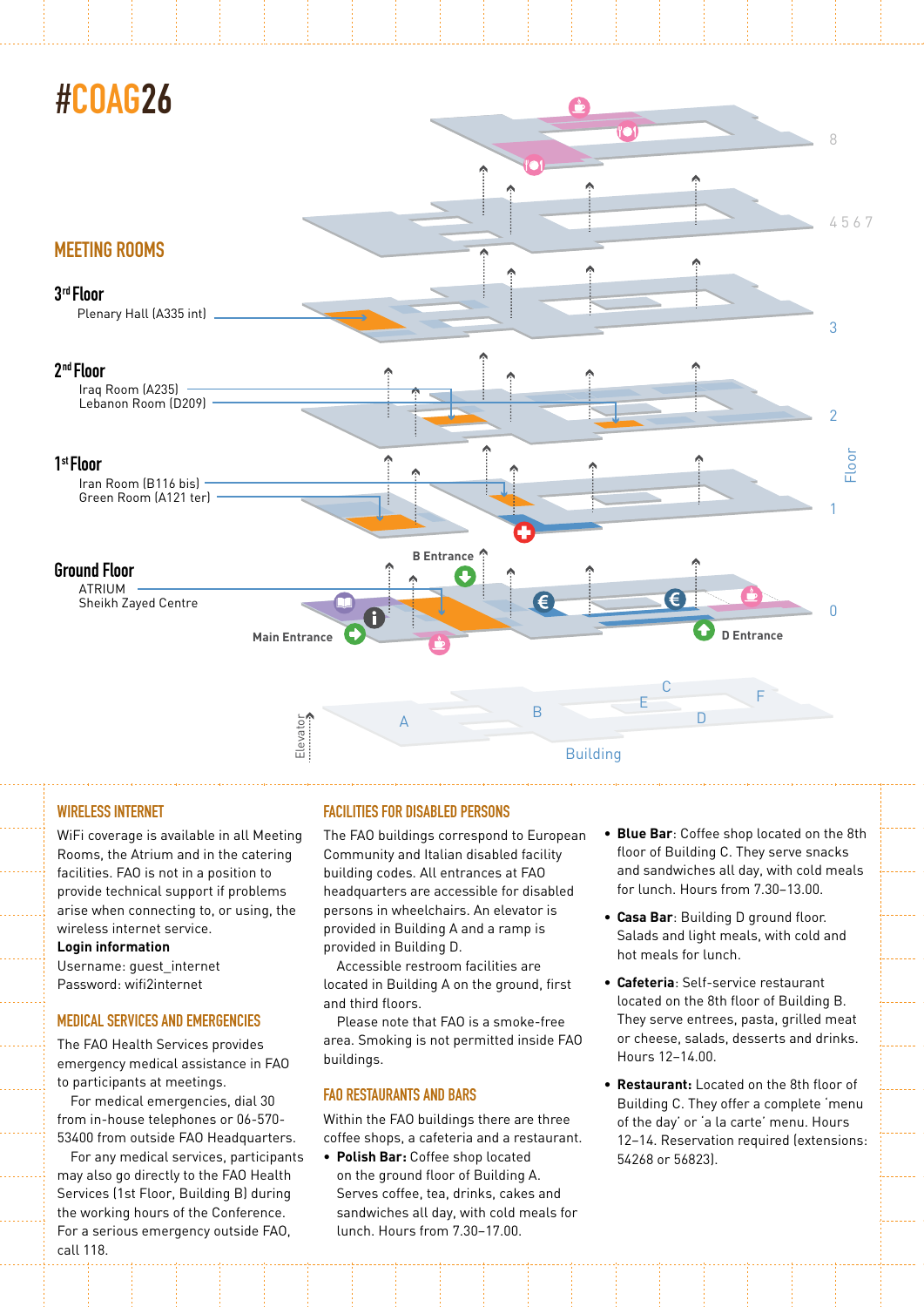# SESSIONS #COAG26

#### PLENARY HALL

10:00 *Item* 1.1 Official opening of the COAG

### 10:30 *Item 1.2*

Adoption of Agenda and Timetable (COAG/2018/1/Rev1; COAG/2018/INF/1/Rev1)

*Item 1.3*

Nomination of Chairperson and Members of the Drafting Committee

#### *Item 4.2*

Implementation of the recommendations of the 25th Session of the Committee, including the outcome of the informal open-ended working group on food safety scientific advice progamme (COAG/2018/13/Rev1) Sheikh Zayed Centre

Transforming Agriculture to achieve the SDGs

1 OCTOBER

DAY<sub>1</sub>

2018

#### 13.00-14.30 Side event

#### GREEN ROOM

### 15:00 *Item 2.1*

Sustainable pathways to engage food and agriculture for the achievement of the 2030 Agenda for Sustainable Development (COAG/2018/3/Rev1. English only)

#### *Item 2.6*

FAO's activities on livestock, including the proposal for a sub-committee on livestock (COAG/2018/11)

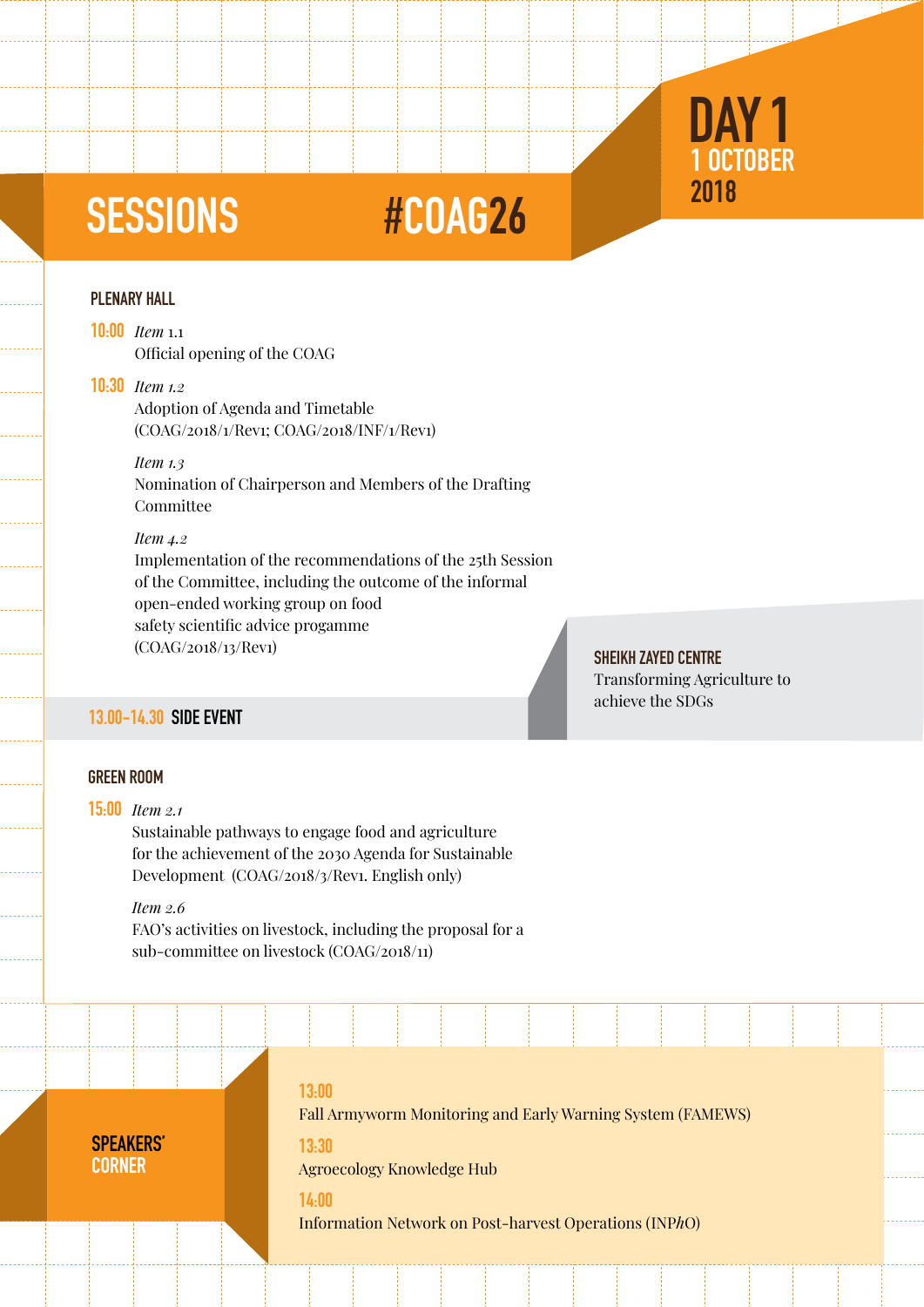## 2 OCTOBER 2018 DAY<sub>2</sub>

# SESSIONS #COAG26

#### GREEN ROOM

09:30 *Item* 2.2 Sustainable Food Systems (COAG/2018/4/Rev1)

> *Item 2.4* Revitalizing rural areas for youth (COAG/2018/6)

#### 12.30-14.00 Side events

14:30 *Item 3.1*  Implementing the FAO Climate Change Strategy: driving a global transformation to sustainable agriculture (COAG/2018/8)

> *Item 2.3*  Agroecology: from advocacy to action (COAG/2018/5)

#### 18.00-19.30 Side events

SPEAKERS' **CORNER** 

SHEIKH ZAYED CENTRE

International Year of Fruits and Vegetables

#### iran room

Agroecology: a key strategy to achieve the Sustainable Development Goals

#### SHEIKH ZAYED CENTRE

Making Orphan Crops More Nutritious to Nourish African Diets: Enhancing Food and Income Security

#### iraQ room

What is biodiversity mainstreaming across agricultural sectors and why is it needed?

### 12:30

Pesticide Registration Toolkit

### 13:00

FAO portal to monitor Water Productivity through Open access of Remotely sensed derived data (WaPOR)

#### 13:30

Tool to calculate greenhouse gas emissions and productivity in livestock (GLEAM-i)

#### 14:00

Climate and Land Hub (CL-Hub)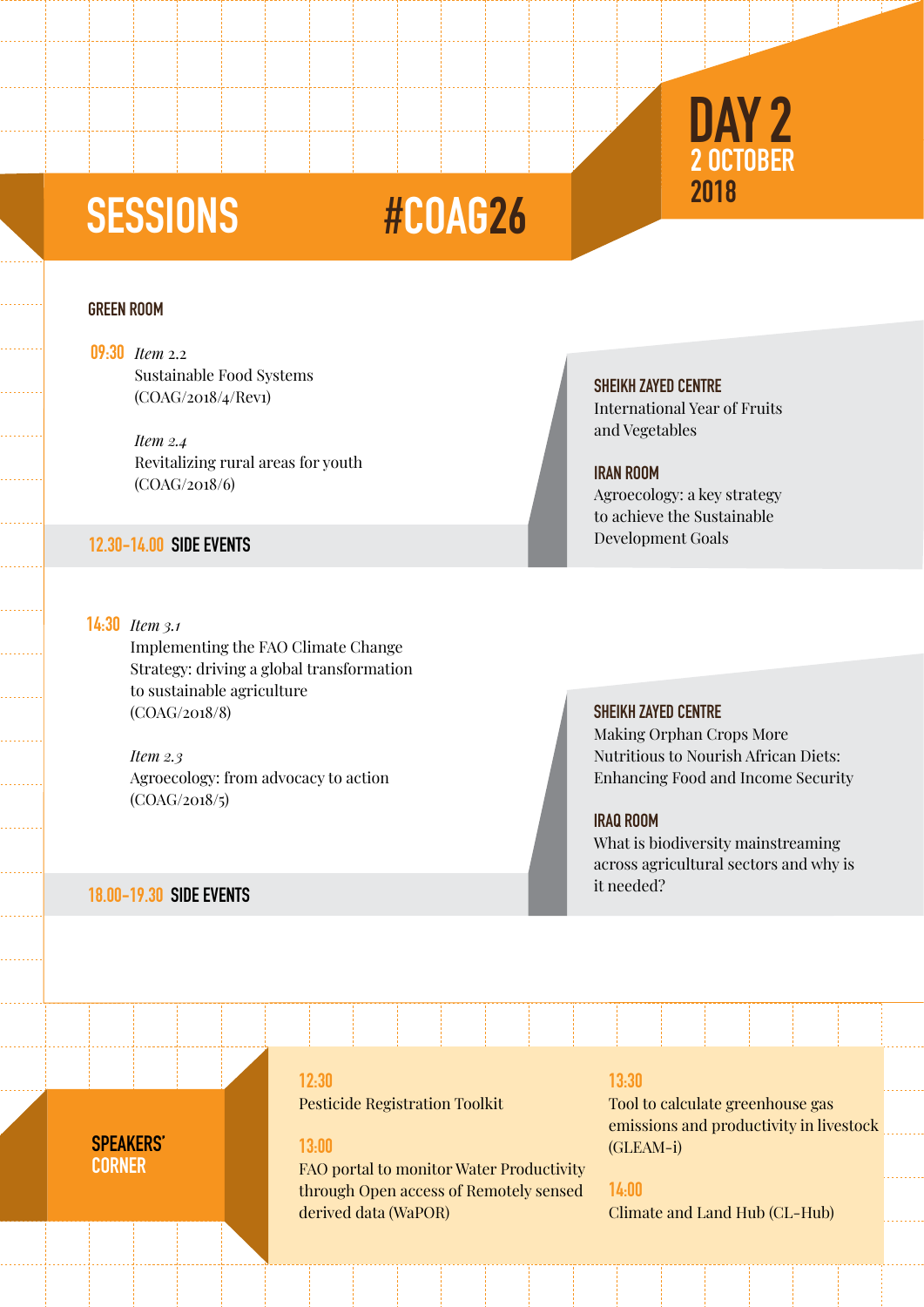## 3 OCTOBER 2018 DAY<sub>3</sub>

## SESSIONS #COAG26

#### GREEN ROOM

09:30 *Item* 2.5 Globally Important Agricultural Heritage Systems (GIAHS) (COAG/2018/7)

> *Item 3.3* Biodiversity Mainstreaming Platform (COAG/2018/10)

#### 12.30-14.00 Side events

#### The EU and FAO, Partners in Action

SHEIKH ZAYED CENTRE

for Sustainable Agriculture & Food Security

#### iran room

The rise of the seed-producing cooperative in West and Central Africa. A viable path towards improving access to quality seeds in the region

14:30 *Item 3.2* 

Global Framework on Water Scarcity in Agriculture (COAG/2018/9)

*Item 3.4*

Update on the Global Soil Partnership, including the International Code of Conduct for the Use and Management of Fertilizers (COAG/2018/12)

*Meeting of the Drafting Committee – Lebanon room, D-209 (immediately after Plenary)* 

### 18.00-19.30 Side events

Speakers' **CORNER** 

12:30

Technologies and Practices for Small Agricultural Producers (TECA)

13:00 eLocust and drones 13:30 City Region Food System assessment toolkit

14:00 Pastoralist Knowledge Hub

## iran room

Reducing Food Losses: The Food Loss Analysis Methodology

#### iraq room

AMR in Livestock: Innovation and the Role of GASL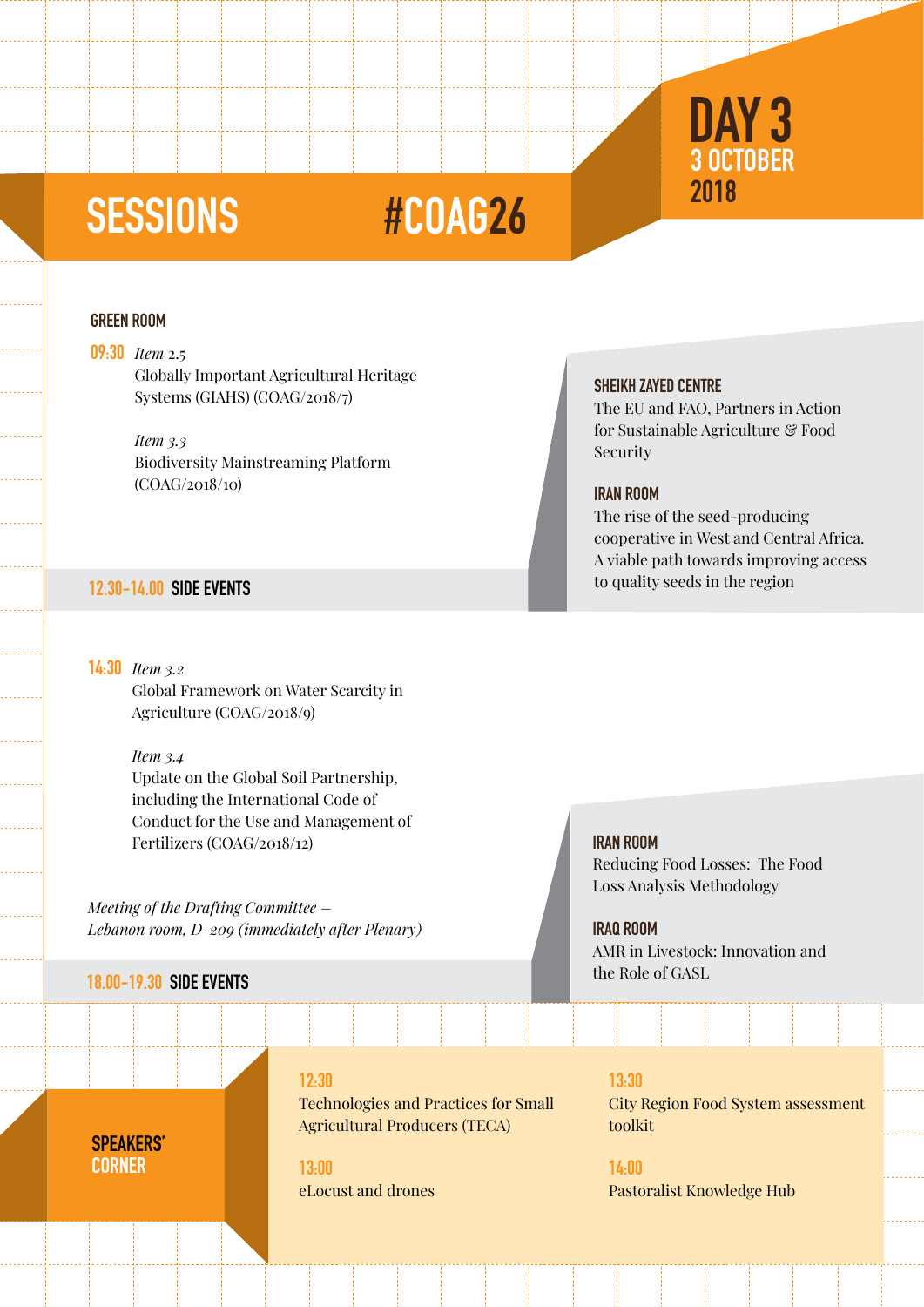## SESSIONS #COAG26

#### GREEN ROOM

#### 09:30 *Item* 4.1

FAO's Programme of Work in Food and Agriculture under the FAO Strategic Framework (COAG/2018/2)

#### *Item 4.3*

Multi-Year Programme of Work of the Committee (COAG/2018/14)

#### *Item 4.4*

Proposal for an International Year of Fruits and Vegetables (COAG/2018/15)

#### *Item 4.5*

Proposal for an International Day of Awareness of Food Loss and Waste (COAG/2018/16/Rev1)

#### *Item 4.6* Proposal for an International Year of Millets (COAG/2018/17)

#### 12.30-14.00 Side events

#### 14:30 *Item 4.7*

Date and Place of the next Session

### *Item 4.8*

Election of the Bureau Members of the 27th Session of the Committee

*Item 4.9*  Any other Matters

*Meeting of the Drafting Committee – Lebanon room, D-209 (immediately after Plenary)* 

#### Speakers' **CORNER**

12:30 Global Soil Organic Carbon (GSOC) map

#### 13:30

World Information and Early Warning System on Plant Genetic Resources (WIEWS)

#### Iraq room

The Future of Food and Agriculture – Alternative pathways to 2050. An FAO report on future scenarios and strategic options to move food and agricultural systems towards sustainability

#### iran room

Update on the PPR Global Eradication Programme and the FAO/OIE/EU PPR Conference

#### SHEIKH ZAYED CENTRE

Fall Armyworm: Current Global Status, Response, and 18.00-19.30 SIDE EVENT **Continued Threat** 

#### 14:00

Domestic Animal Diversity Information System (DAD-IS)

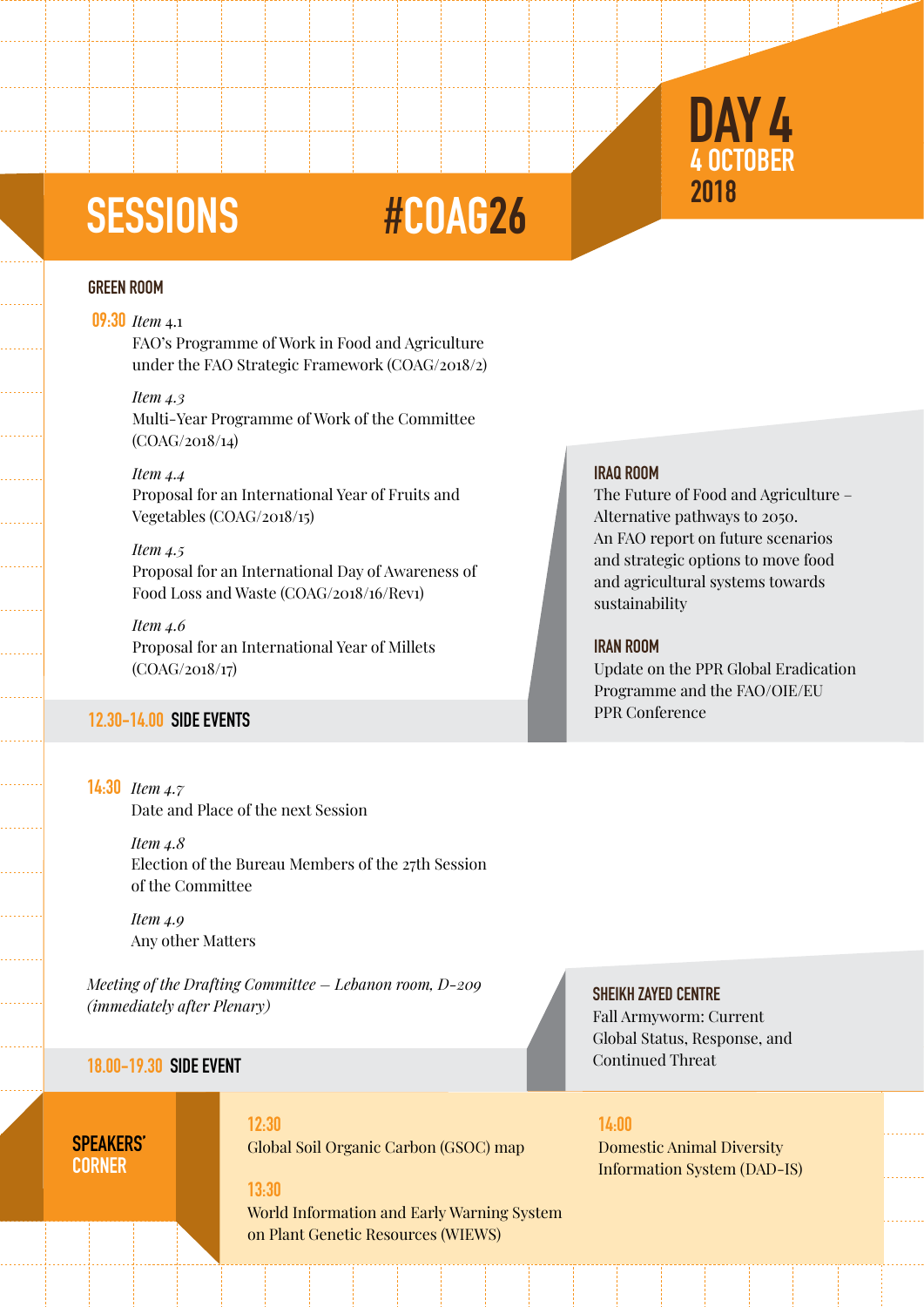## 5 O 2018 DAY 5

# SESSIONS #COAG26

| 10.30-12.00 SIDE EVENT |                        |  | <b>IRAN ROO</b> |
|------------------------|------------------------|--|-----------------|
|                        | 12.30-14.00 SIDE EVENT |  | Halting         |

### GREEN ROOM

## 15:30 *Item 5*

Adoption of the Report

### Sheikh Zayed Centre

Sustainable Agricultural Mechanization: A framework for action in Africa

Halting deforestation while ensuring sustainable agriculture and food security: how to do it? Calling for stronger multi-sectoral collaboration